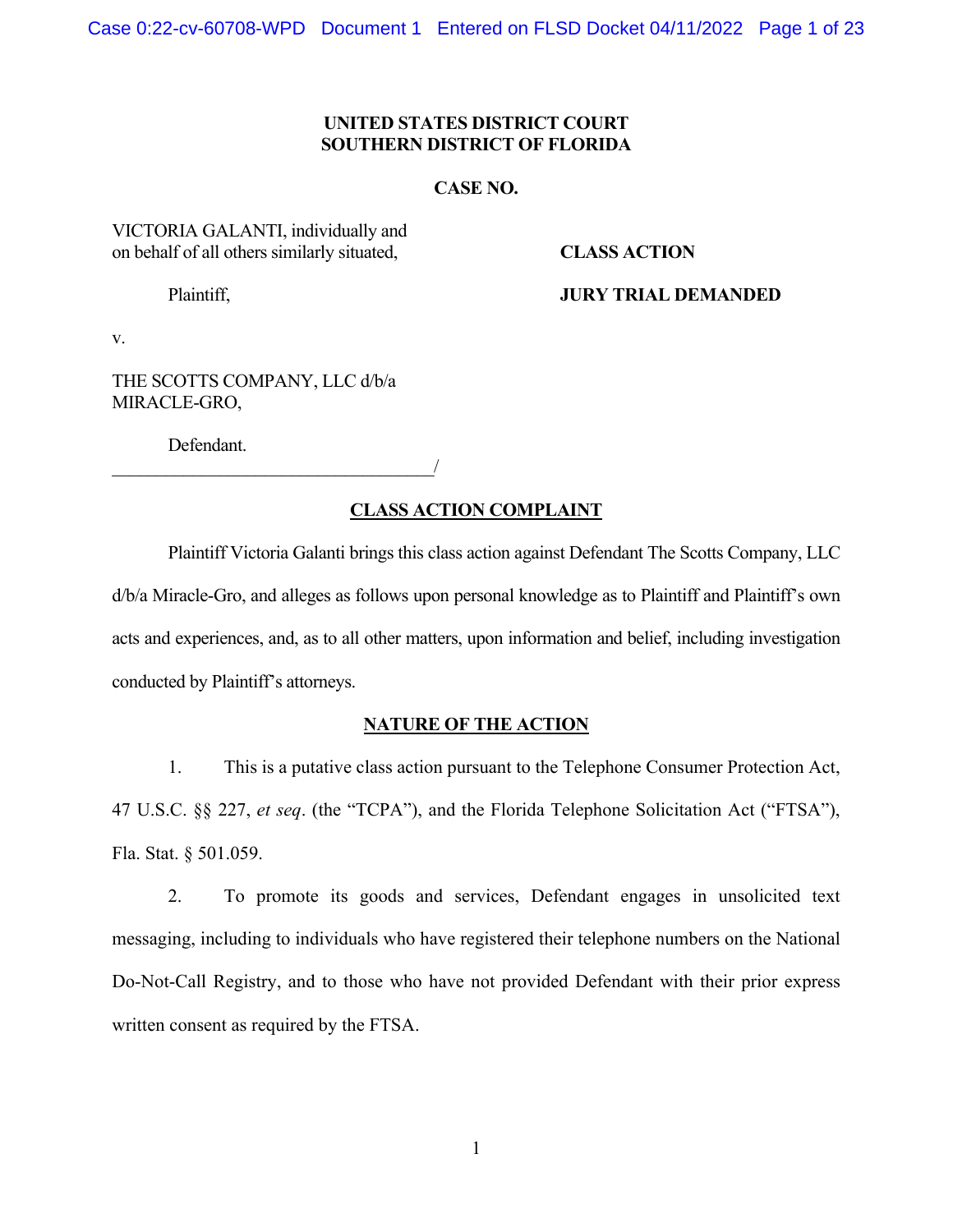3. Defendant also engages in telemarketing without the requisite policies and procedures and training required under the TCPA and its implementing regulations.

4. Defendant's telephonic sales calls have caused Plaintiff and the Class members harm, including violations of their statutory rights, statutory damages, annoyance, nuisance, and invasion of their privacy.

5. Through this action, Plaintiff seeks an injunction and statutory damages on behalf of herself and the Class members, as defined below, and any other available legal or equitable remedies resulting from the unlawful actions of Defendant.

### **PARTIES**

6. Plaintiff is, and at all times relevant hereto was, a citizen and resident of Broward County, Florida.

7. Plaintiff is, and at all times relevant hereto was, an individual and a "called party" as defined by Fla. Stat. § 501.059(1)(a) in that he was the regular user of cellular telephone number that received Defendant's telephonic sales calls.

8. Defendant is, and at all times relevant hereto was, a foreign corporation and a "telephone solicitor" as defined by Fla. Stat. § 501.059(f).

## **JURISDICTION AND VENUE**

9. This Court has federal question subject matter jurisdiction over Plaintiff's TCPA claims pursuant to 28 U.S.C. § 1331.

10. This Court has supplemental jurisdiction over Plaintiff's FTSA claims pursuant to 28 U.S.C. § 1367.

11. Defendant is subject to personal jurisdiction in Florida because this suit arises out of and relates to Defendant's contacts with this state. Defendant initiated and directed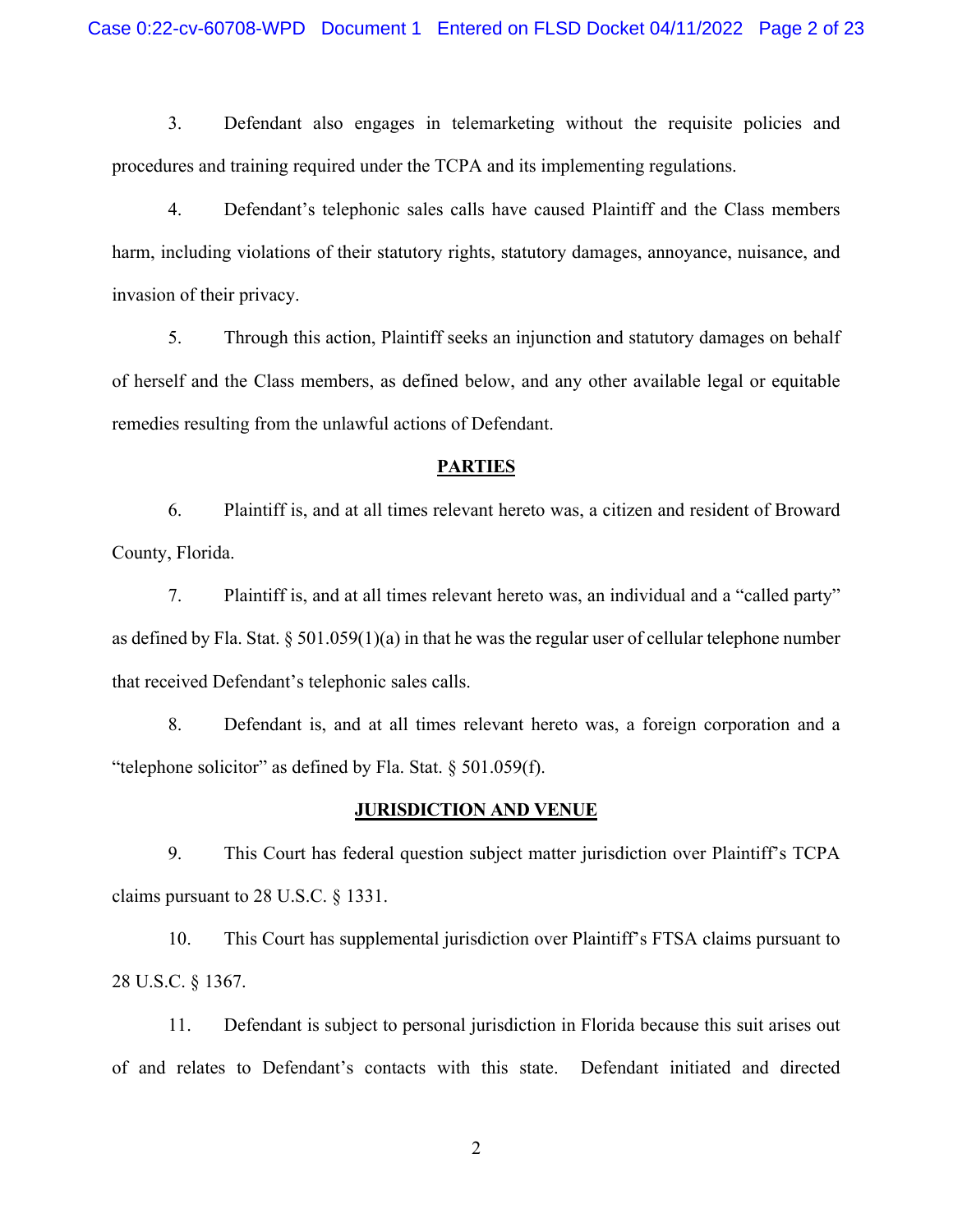telemarketing and/or advertising text messages into Florida. Specifically, Defendant initiated and directed the transmission of unsolicited advertisement or telemarketing text messages to Plaintiff's cellular telephone number to sell goods, services or products in Florida. Plaintiff's telephone number has an area code that specifically coincides with locations in Florida, and Plaintiff received such messages while residing in and physically present in Florida.

12. Venue is proper in this District pursuant to 28 U.S.C. §§ 1391(b) and (c) because Defendant is deemed to reside in any judicial district in which it is subject to personal jurisdiction, and because a substantial part of the events or omissions giving rise to the claim occurred in this District.

### **FACTS**

13. Commencing on or about February 2, 2022, Defendant sent telephonic sales calls to Plaintiff's cellular telephone number, including the following text message calls:

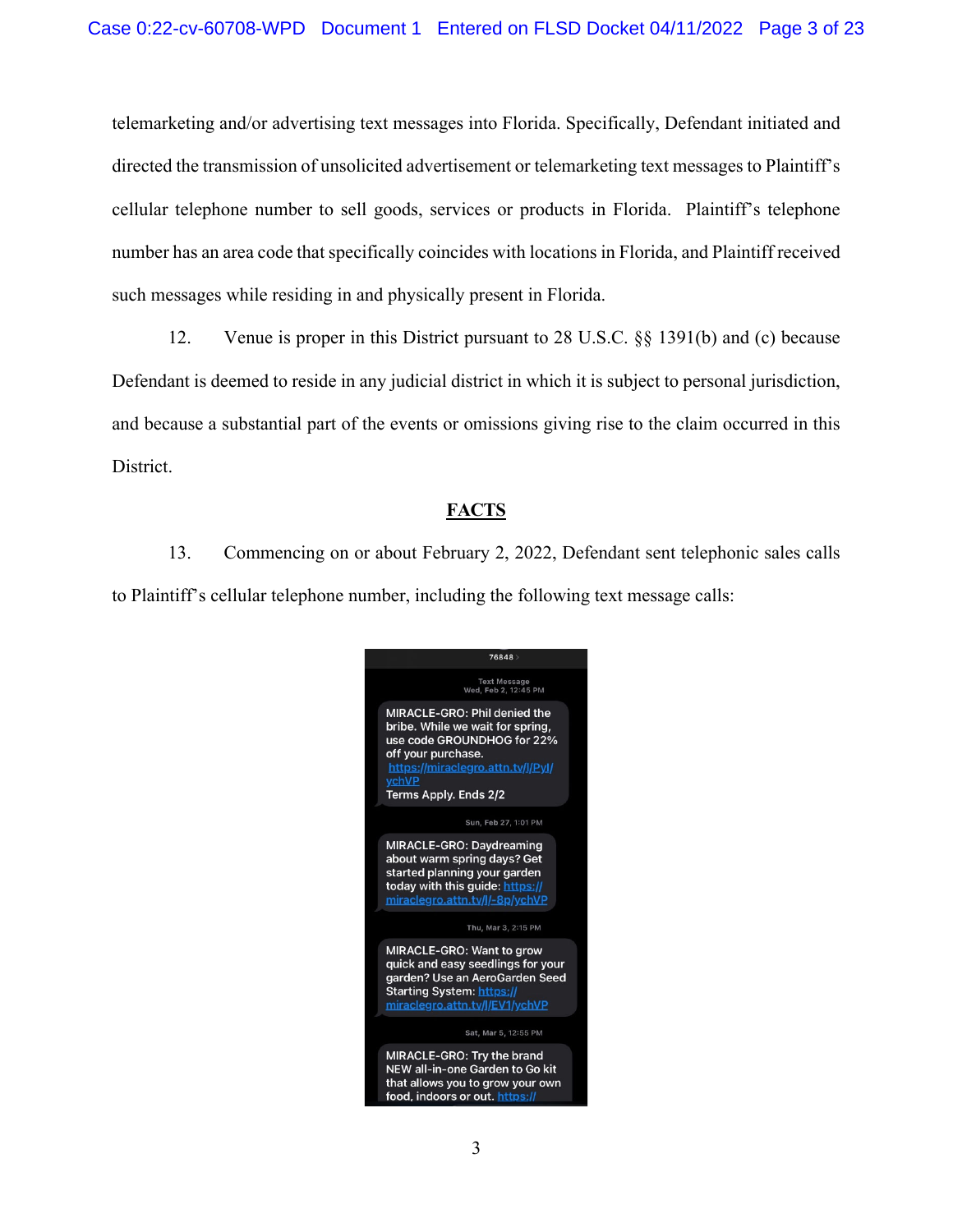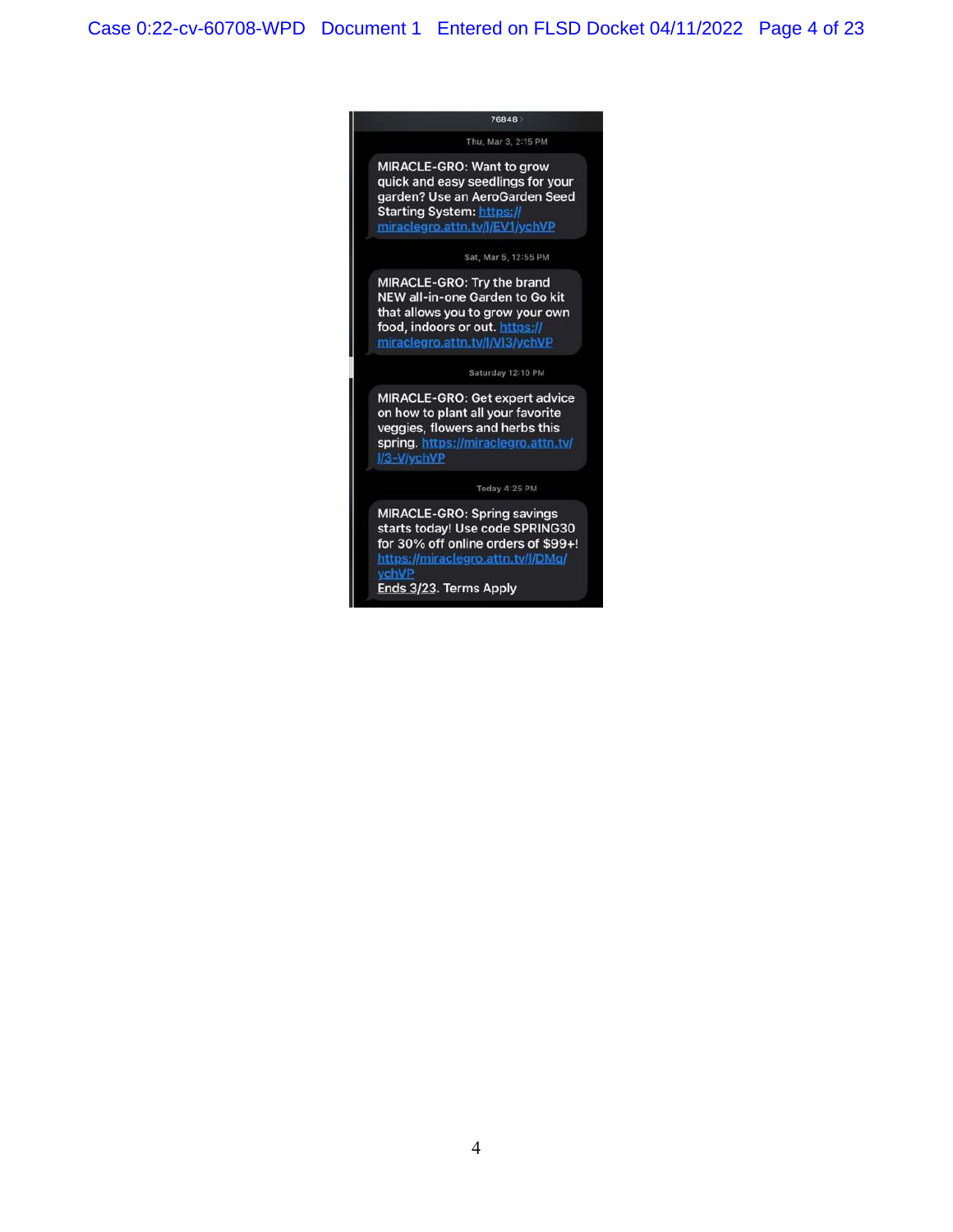76848

MIRACLE-GRO: Get expert advice on how to plant all your favorite veggies, flowers and herbs this spring. https://miraclegro.attn.tv/ I/3-V/ychVP

Fri, Mar 18, 4:25 PM

MIRACLE-GRO: Spring savings starts today! Use code SPRING30 for 30% off online orders of \$99+! https://miraclegro.attn.tv/l/DMq/ ychVP

Ends 3/23. Terms Apply

Sun, Mar 20, 1:10 PM

MIRACLE-GRO: Celebrate the arrival of spring by creating a small-space organic garden brimming with delicious veggies. https://miraclegro.attn.tv/l/cp6/ ychVP

Thursday 3:45 PM

MIRACLE-GRO: Learn how to create a beautiful landscape garden with flowers that bloom every year: https:// miraclegro.attn.tv/l/re8/ychVP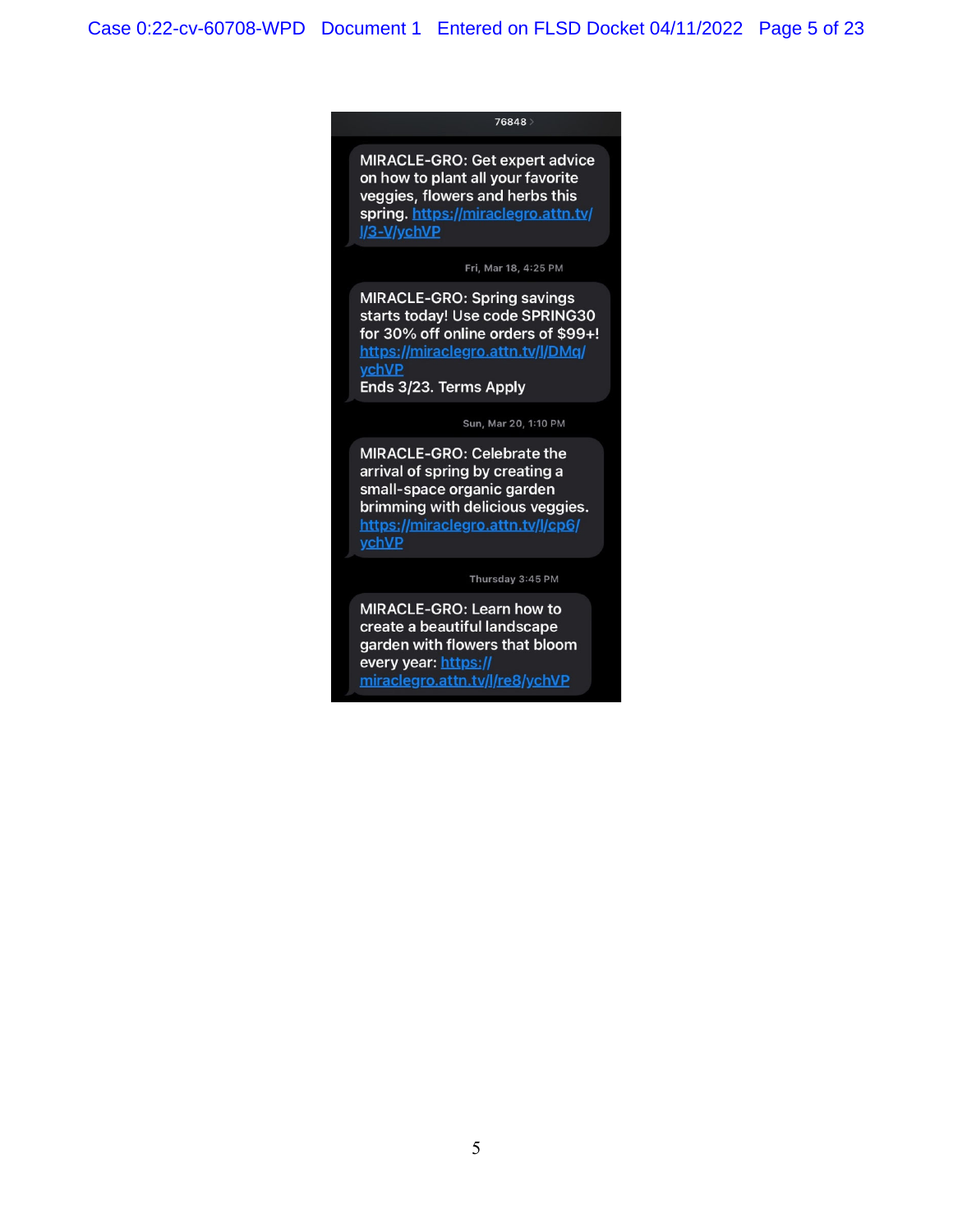76848 Sat, Mar 5, 12:55 PM

MIRACLE-GRO: Try the brand NEW all-in-one Garden to Go kit that allows you to grow your own food, indoors or out. https:// miraclegro.attn.tv/l/VI3/ychVP

Sat, Mar 12, 12:10 PM

MIRACLE-GRO: Get expert advice on how to plant all your favorite veggies, flowers and herbs this spring. https://miraclegro.attn.tv/ I/3-V/ychVP

Fri, Mar 18, 4:25 PM

**MIRACLE-GRO: Spring savings** starts today! Use code SPRING30 for 30% off online orders of \$99+! https://miraclegro.attn.tv/J/DMq/ ychVP Ends 3/23. Terms Apply

Sun, Mar 20, 1:10 PM

MIRACLE-GRO: Celebrate the arrival of spring by creating a small-space organic garden brimming with delicious veggies. https://miraclegro.attn.tv/l/cp6/ ychVP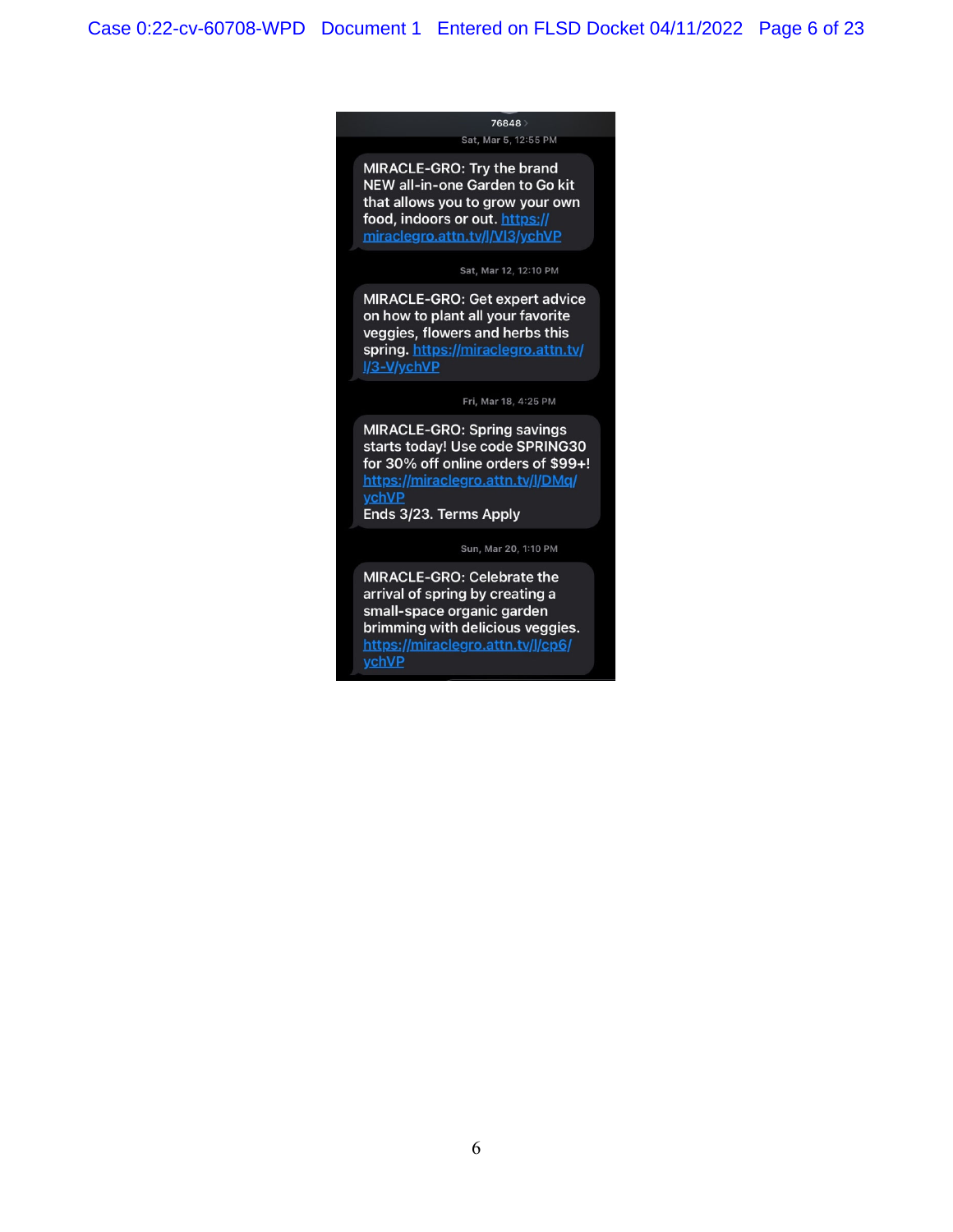

14. The purpose of Defendant's telephonic sales calls was to solicit the sale of Defendant's goods and/or services.

15. Plaintiff's cellular telephone number was registered on the National Do-Not-Call Registry for over 30 days prior to the receipt of Defendant's first text message and Plaintiff has consistently maintained her number registered during all relevant times.

16. Plaintiff utilizes her cellular telephone number for personal purposes and the number is Plaintiff's residential telephone line.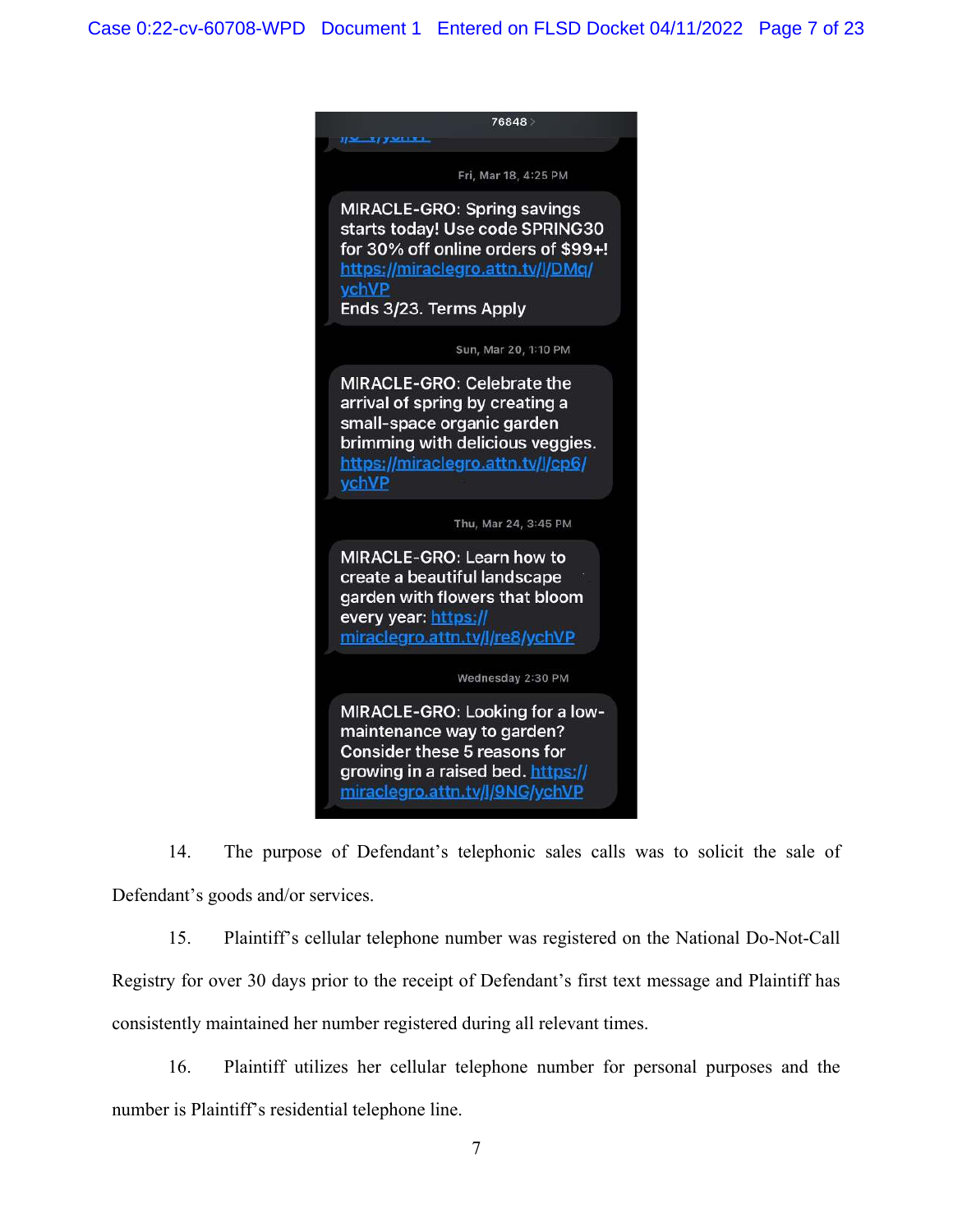17. Plaintiff is the regular user of the telephone number that received the above telephonic sales calls.

18. Plaintiff has never had any type of business relationship with Defendant.

19. Plaintiff has never made any type of inquiry to Defendant.

20. Upon information and belief, Defendant maintains and/or has access to outbound transmission reports for all text messages sent advertising/promoting its services and goods. These reports show the dates, times, target telephone numbers, and content of each message sent to Plaintiff and the Class members.

21. As demonstrated by the text message screenshots above, Defendant did not provide Plaintiff and the Class members with instructions on how to opt-out of future text messages by, for example, advising them that they could text "Stop" to get the messages to stop, which is a standard requirement outlined in the Principles and Best Practices manual published by CTIA, the trade association that represents every major wireless carrier in the country. *See* 190719-CTIA-Messaging-Principles-and-Best-Practices-FINAL.pdf at 15 ("Message Senders should state in the message how and what words effect an opt-out. Standardized 'STOP' wording should be used for opt-out instructions, however opt-out requests with normal language (i.e., stop, end, unsubscribe, cancel, quit, 'please opt me out') should also be read and acted upon by a Message Sender except where a specific word can result in unintentional opt-out. The validity of a Consumer opt-out should not be impacted by any de minimis variances in the Consumer opt-out response, such as capitalization, punctuation, or any letter-case sensitivities.").

22. Defendant's failure to provide opt-out instructions to Plaintiff and the Class members is indicative of Defendant's failure to 1) maintain written policies and procedures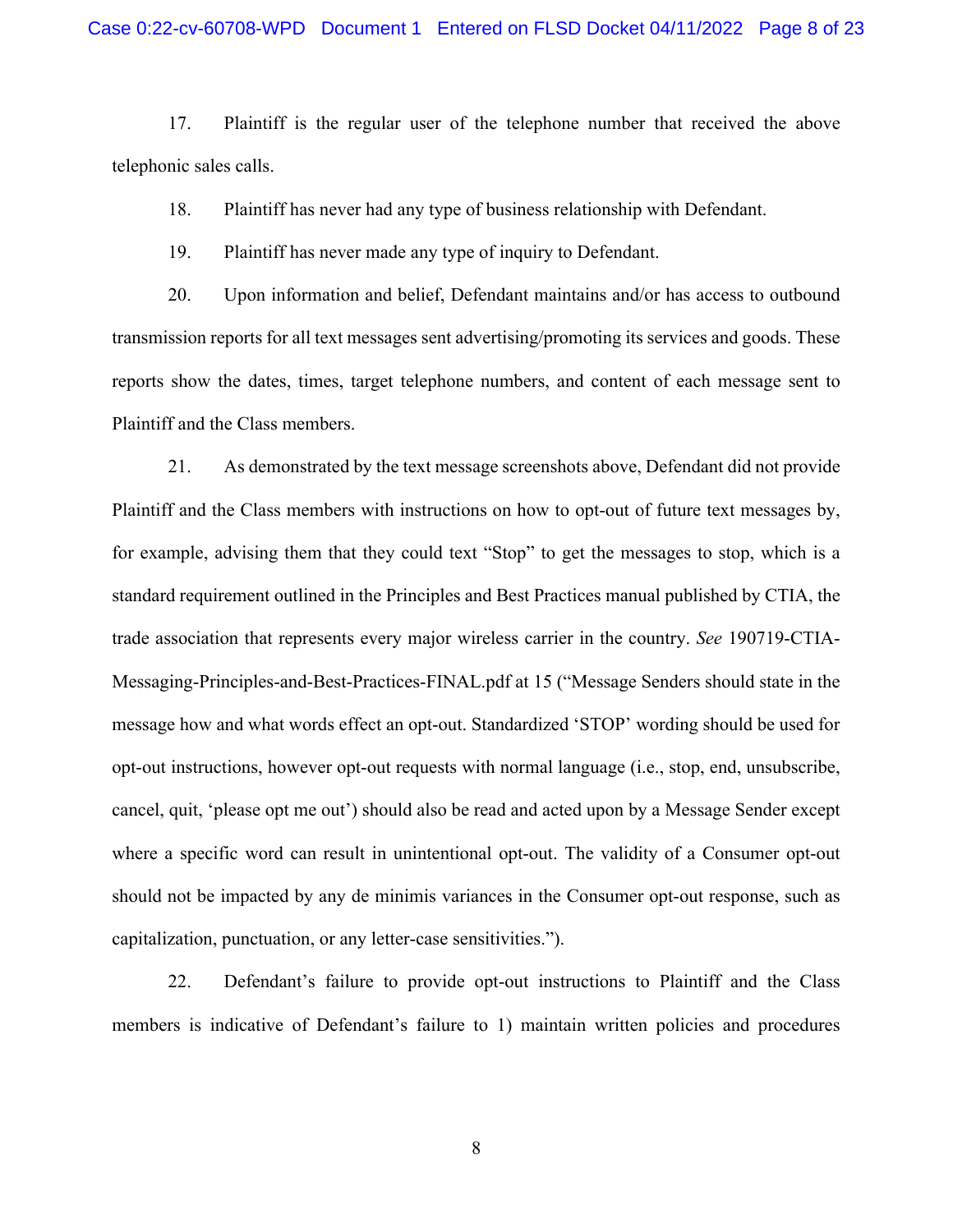regarding its text messaging marketing; (2) provide training to its personnel engaged in telemarketing; and (3) maintain a standalone do-not-call list.

23. Given Defendant's use of generic text messages to solicit consumers, along with the use of a short-code (76848), Plaintiff is informed and believes that Defendant caused similar telephonic sales calls to be sent to at least 50 individuals.

24. To transmit the above telephonic sales text message calls Defendant utilized a computer software system that automatically selected and dialed Plaintiff's and the Class members' telephone numbers.

25. The number used by Defendant to transmit the subject text message solicitations (76848) is known as a "short code." Short codes are short digit sequences, significantly shorter than telephone numbers, that are used to address messages in the Multimedia Messaging System and short message service systems of mobile network operators.

26. Text messages using a short code can only be sent using a computer, and cannot be sent using a standard telephone.

27. The impersonal and generic nature of Defendant's text messages, coupled with their frequency, and the fact that they originated from a short-code, demonstrates that Defendant utilized a computer software system that automatically selected and dialed Plaintiff's and the Class members' telephone numbers.

28. To send the text message, Defendant used a messaging platform (the "Platform"), which permitted Defendant to transmit thousands of text messages automatically and without any human involvement.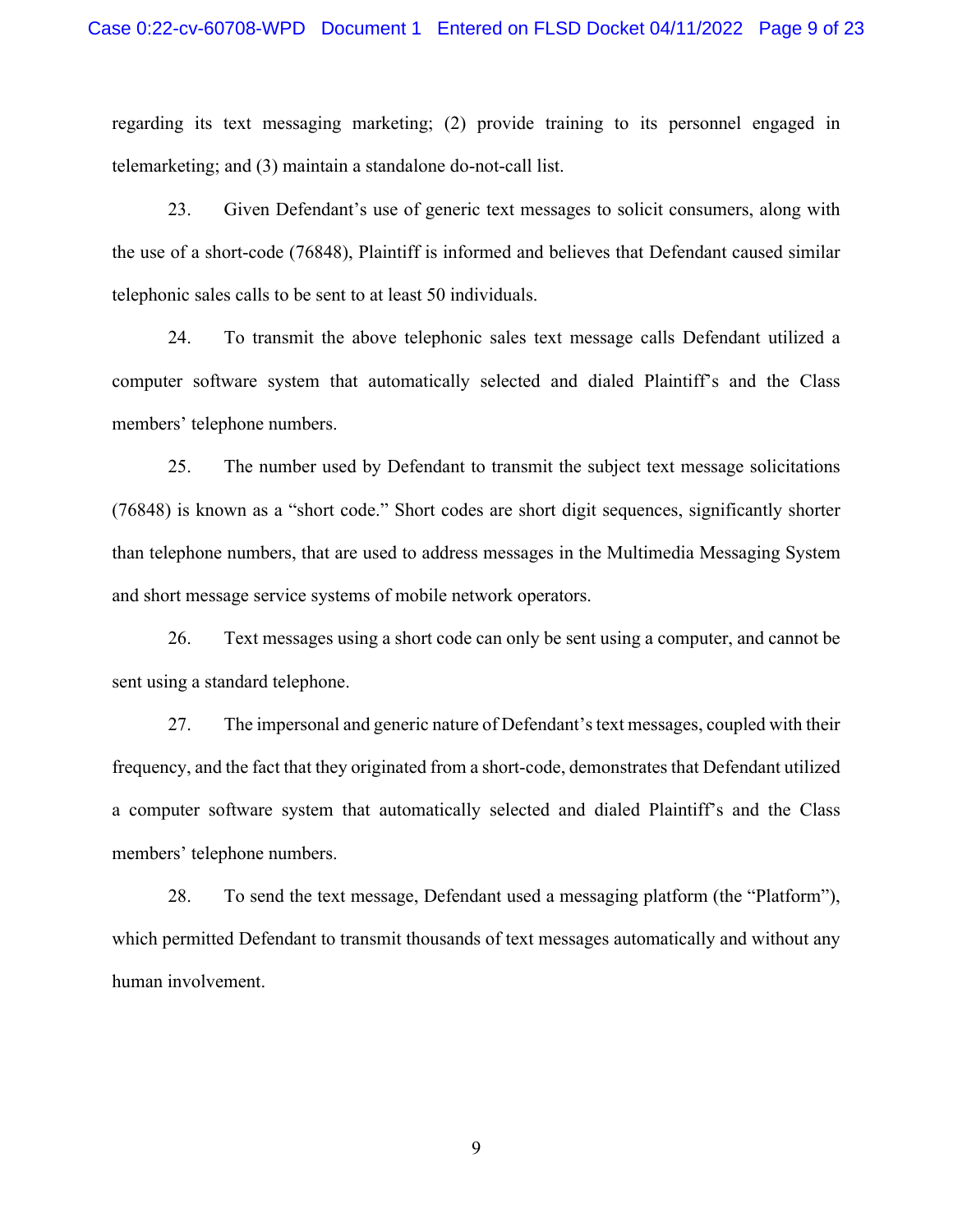29. Defendant was not required to and did not need to utilize the Platform to send messages to Plaintiff and the Class members. Instead, Defendant opted to use the Platform to maximize the reach of its text message advertisements at a nominal cost to Defendant.

30. The Platform has the capacity to select and dial numbers automatically from a list of numbers.

31. The Platform has the capacity to schedule the time and date for future transmission of text messages.

32. The Platform also has an auto-reply function that results in the automatic transmission of text messages.

33. Defendant was not required to and did not need to utilize the Platform to send messages to Plaintiff and the Class members. Instead, Defendant opted to use the Platform to maximize the reach of its text message advertisements at a nominal cost to Defendant.

34. Defendant would be able to conduct its business operations without sending automated text messages to consumers.

35. Defendant would be able to send automated text messages to consumers, and in compliance with the FTSA, by securing the proper consent from consumers prior to sending text messages.

36. Defendant would be able to send text messages to consumers without consent by utilizing a non-automated text messaging system.

37. Accordingly, it is not impossible for Defendant to comply with the FTSA in the context of transmitting text messages.

38. The burden and cost to Defendant of securing consent from consumers that complies with the FTSA is nominal.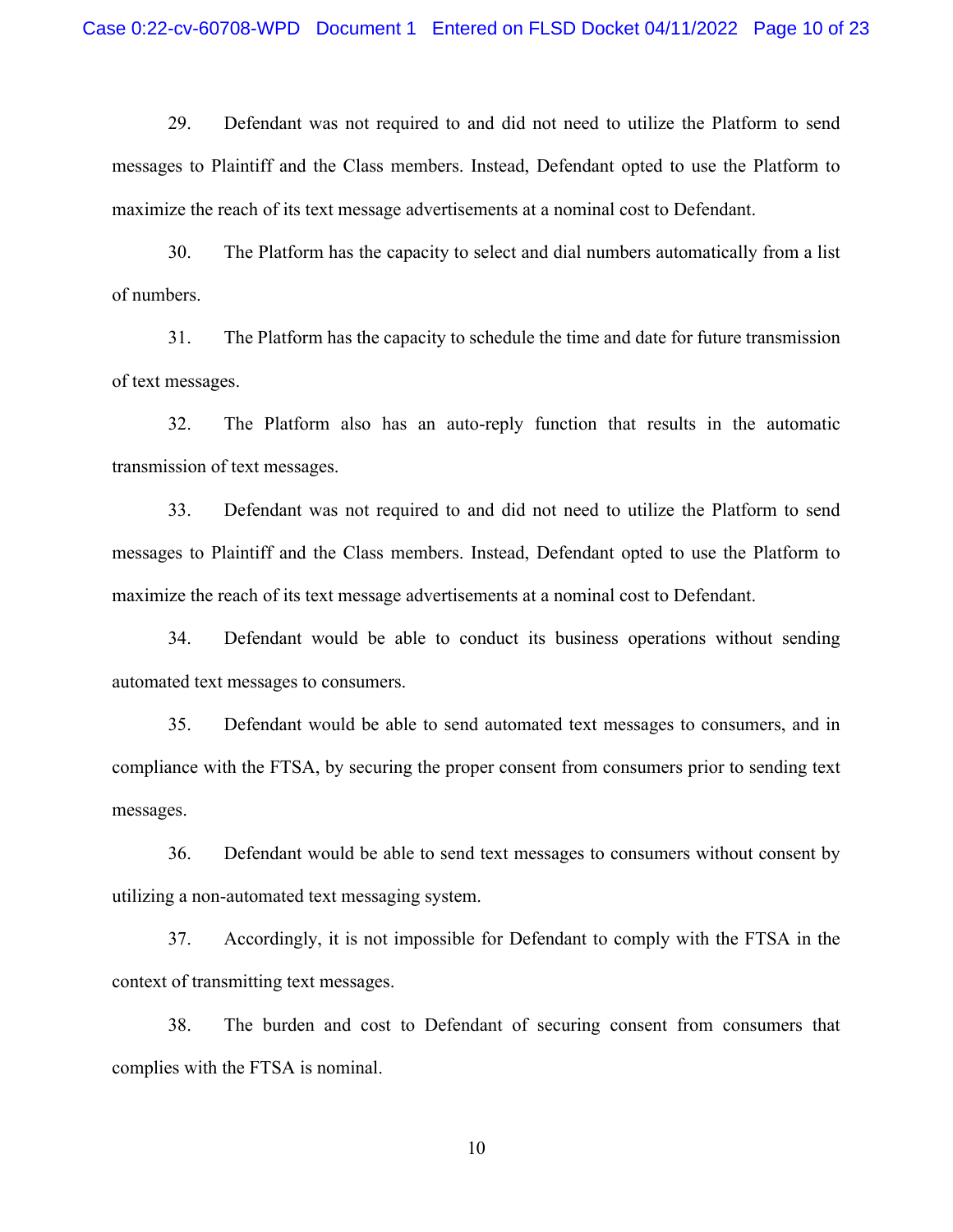39. Compliance with the FTSA will not result in Defendant having to cease its business operations.

40. Compliance with the FTSA will not result in Defendant having the alter the prices of any goods or services it provides in the marketplace.

41. Compliance with the FTSA will not force Defendant to seek regulatory approval from the State of Florida before undertaking any type of commercial transaction.

42. Because a substantial part of Defendant's FTSA violations occurred in Florida, requiring Defendant's compliance with the FTSA will not have the practical effect of regulating commerce occurring wholly outside of Florida.

43. Plaintiff never provided Defendant with express written consent authorizing Defendant to transmit telephonic sales calls to Plaintiff's cellular telephone number utilizing an automated system for the selection or dialing of telephone numbers.

44. More specifically, Plaintiff never signed any type of authorization permitting or allowing the placement of a telephonic sales call by text message using an automated system for the selection or dialing of telephone numbers.

45. Defendant's failure to (1) maintain the required written policies and procedures, (2) provide training to its personnel engaged in telemarketing, (3) maintain a standalone do-not-call list, and (4) provide Plaintiff and the Class members with instructions on how to opt out of Defendant's text message solicitations, caused Plaintiff and the Class members harm because they had no idea how to and were unable to stop Defendant's unsolicited text message calls.

46. Defendant's telephonic sales calls caused Plaintiff and the Class members harm, including statutory damages, inconvenience, invasion of privacy, aggravation, annoyance, and violation of their statutory privacy rights.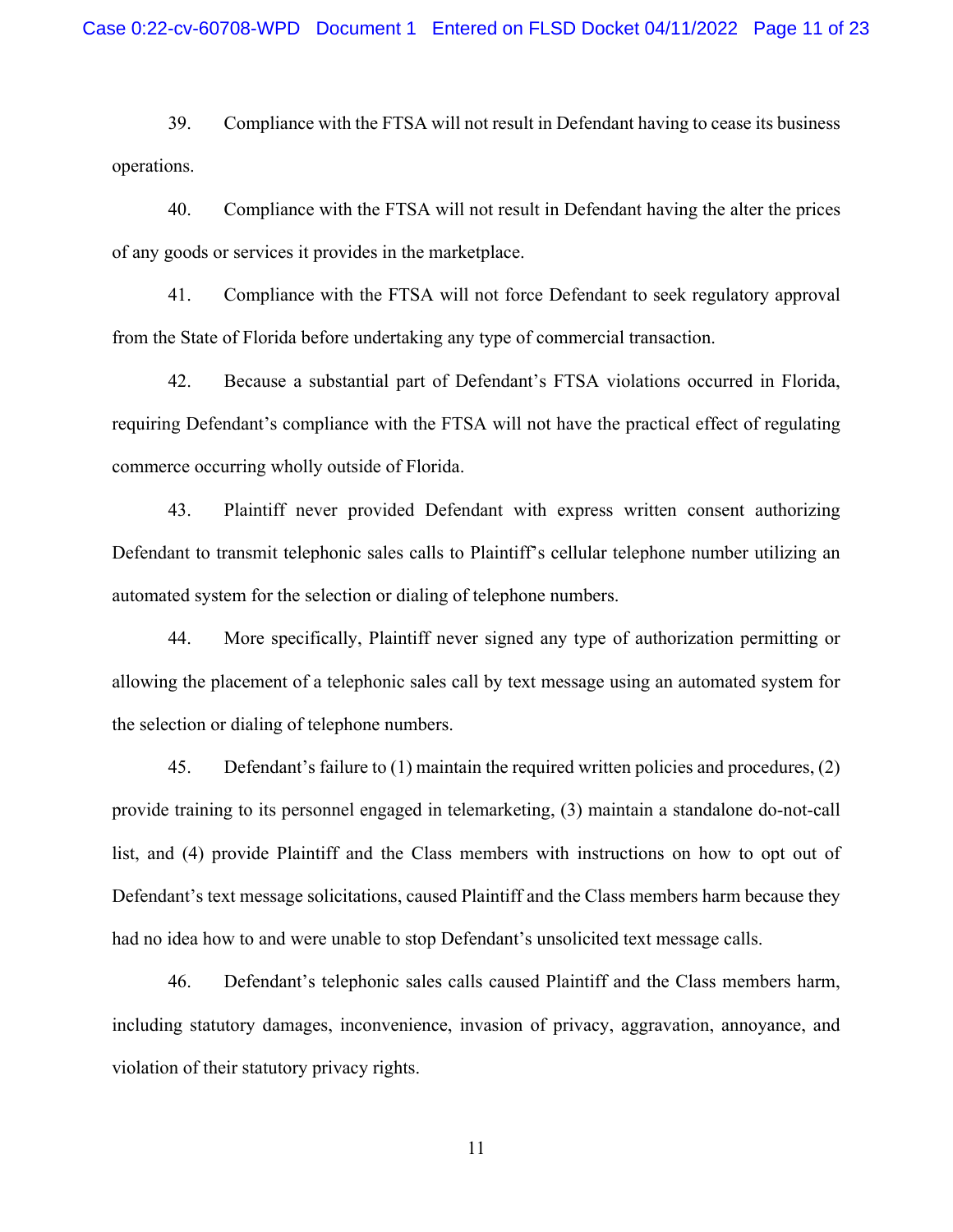# **CLASS ALLEGATIONS**

# **PROPOSED CLASSES**

47. Plaintiff brings this lawsuit as a class action on behalf of herself individually and

on behalf of all other similarly situated persons as a class action pursuant to Florida Rule of Civil

Procedure 1.220(b)(2) and (b)(3). The Classes that Plaintiff seeks to represent is defined as:

**DNC Class**: **All persons in the United States who from four years prior to the filing of this action (1) Defendant, or anyone on Defendant's behalf, (2) placed more than one text message call within any 12-month period; (3) where the person's telephone number that had been listed on the National Do Not Call Registry for at least thirty days; (4) regarding Defendant's property, goods, and/or services; (5) who did not purchase or transact business with Defendant during the eighteen months immediately preceding the date of the first message; and (6) who did not contact Defendant during the three months immediately preceding the date of the first message with an inquiry about a product, good, or service offered by Defendant.** 

**IDNC Class**: **All persons within the United States who, within the four years prior to the filing of this Complaint through the date of class certification, (1) received two or more text messages within any 12-month period, (2) regarding Defendant's property, goods, and/or services, (3) to said person's residential telephone number.**

**FTSA Class**: **All persons in Florida who, (1) were sent a telephonic sales call regarding Defendant's property, goods, and/or services, (2) using the same equipment or type of equipment utilized to call Plaintiff.** 

48. Defendant and its employees or agents are excluded from the Class.

## **NUMEROSITY**

49. Upon information and belief, Defendant has placed telephonic sales calls to

telephone numbers belonging to at least 50 consumers. The members of the Classes, therefore, are

believed to be so numerous that joinder of all members is impracticable.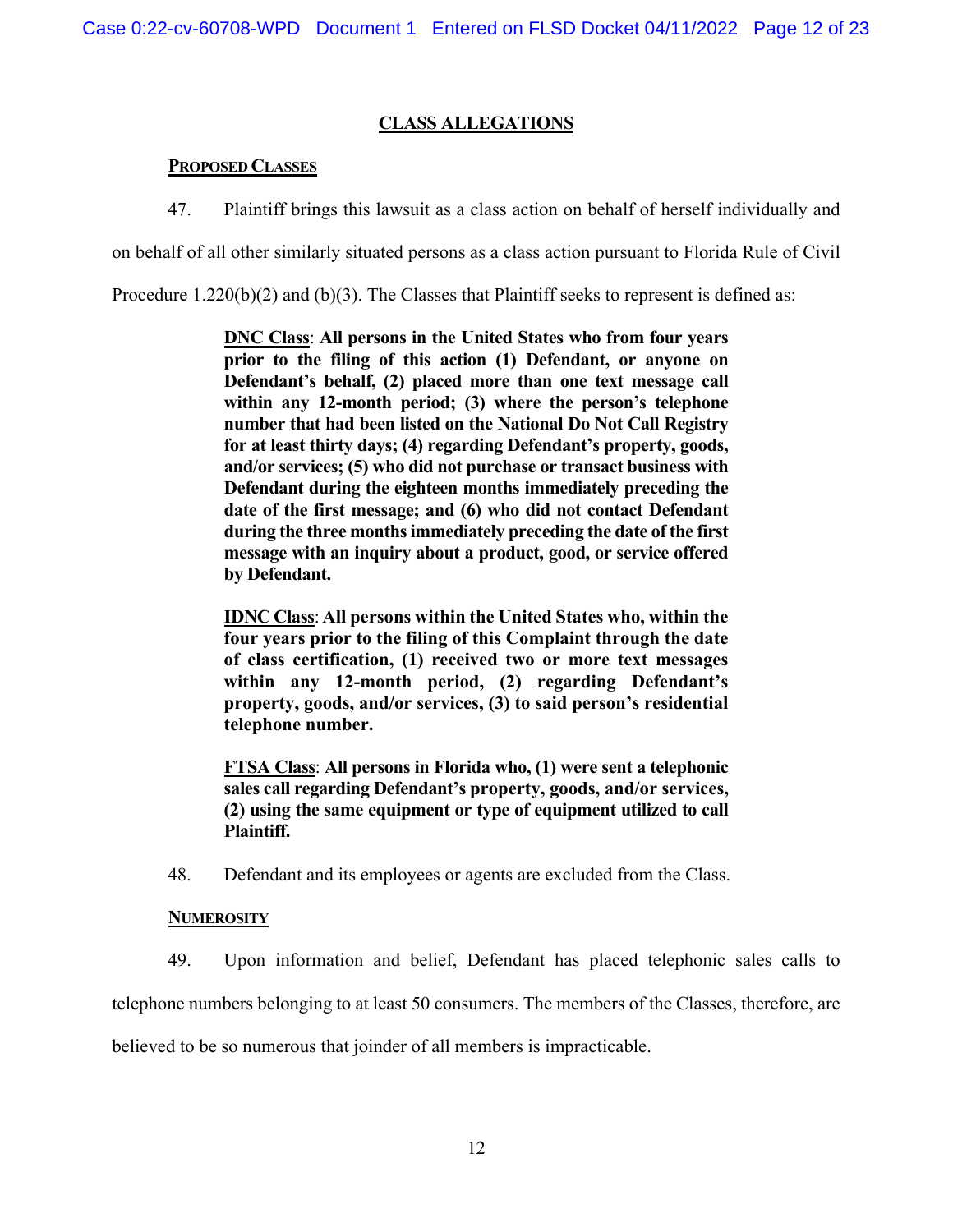50. The exact number and identities of the Classes members are unknown at this time and can be ascertained only through discovery. Identification of the Class members is a matter capable of ministerial determination from Defendant's call records.

#### **COMMON QUESTIONS OF LAW AND FACT**

51. There are numerous questions of law and fact common to the Classes which predominate over any questions affecting only individual members of the Classes. Among the questions of law and fact common to the Classes are:

- (a) Whether Defendant initiated telephonic sales calls to Plaintiff and the Class members;
- (b) Whether Defendant can meet its burden of showing that it had prior express written consent to make such calls;
- (c) Whether Defendant sent solicitations to individuals who had registered their telephone numbers on the National Do-Not-Call Registry;
- (d) Whether Defendants maintain an internal do-not-call list and instruct their employees on how to use the list; and
- (e) Whether Defendant is liable for damages, and the amount of such damages.

52. The common questions in this case are capable of having common answers, and Plaintiff and the Class members will have identical claims capable of being efficiently adjudicated and administered in this case.

## **TYPICALITY**

53. Plaintiff's claims are typical of the claims of the Class members, as they are all based on the same factual and legal theories.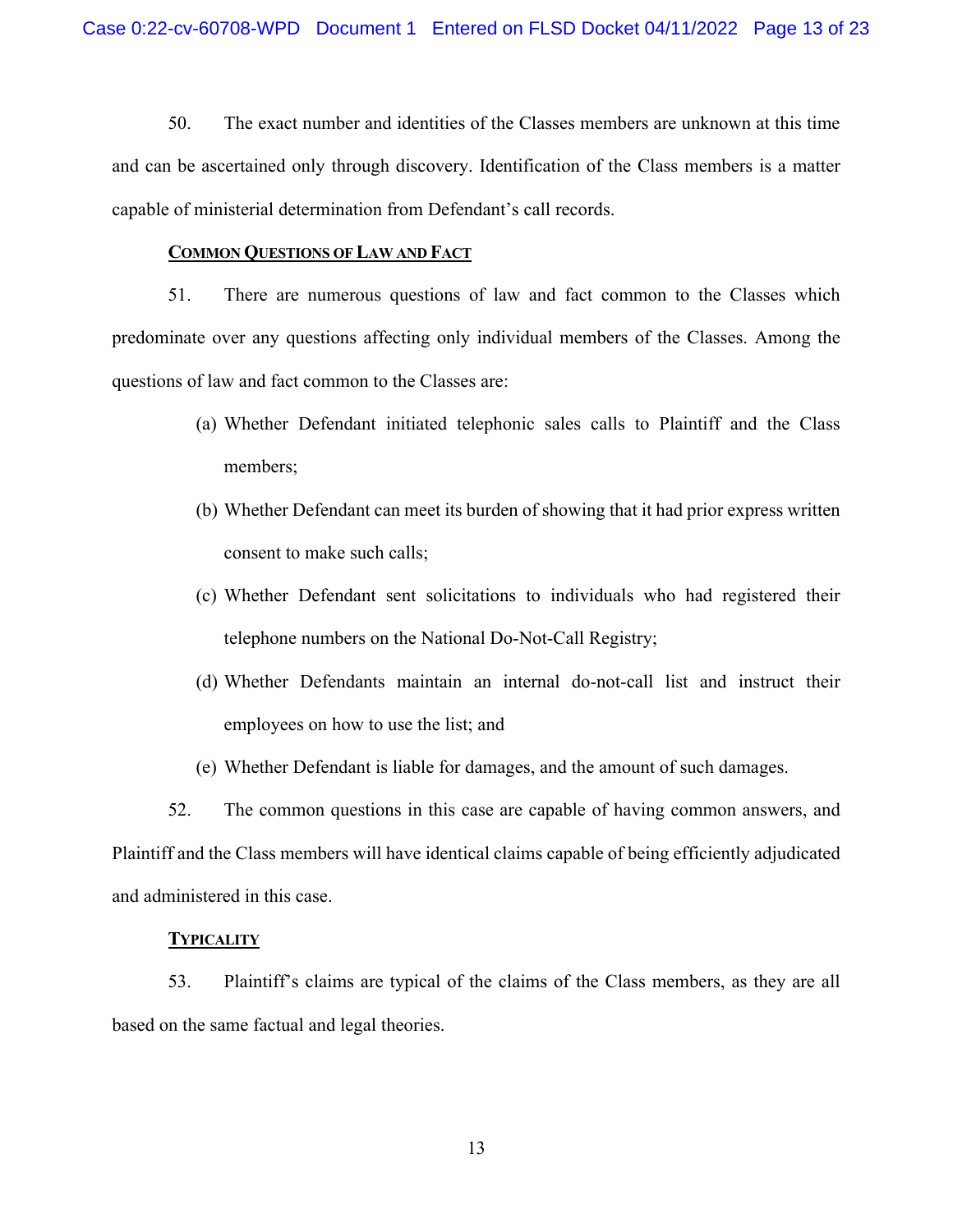#### **PROTECTING THE INTERESTS OF THE CLASS MEMBERS**

54. Plaintiff is a representative who will fully and adequately assert and protect the interests of the Classes and has retained competent counsel. Accordingly, Plaintiff is an adequate representative and will fairly and adequately protect the interests of the Class.

#### **SUPERIORITY**

55. A class action is superior to all other available methods for the fair and efficient adjudication of this lawsuit because individual litigation of the claims of all members of the Classes is economically unfeasible and procedurally impracticable. While the aggregate damages sustained by the Classes are in the millions of dollars, the individual damages incurred by each member of the Classes resulting from Defendant's wrongful conduct are too small to warrant the expense of individual lawsuits. The likelihood of individual Class members prosecuting their own separate claims is remote, and, even if every member of the Classes could afford individual litigation, the court system would be unduly burdened by individual litigation of such cases.

56. The prosecution of separate actions by members of the Classes would create a risk of establishing inconsistent rulings and/or incompatible standards of conduct for Defendant. For example, one court might enjoin Defendant from performing the challenged acts, whereas another may not. Additionally, individual actions may be dispositive of the interests of the Classes, although certain class members are not parties to such actions.

## **COUNT I Violations of 47 U.S.C. § 227(c) and 64.1200(c) (On Behalf of Plaintiff and the DNC Class)**

57. Plaintiff re-alleges and incorporates the allegations set forth in paragraphs 1 through 56 as if fully set forth herein.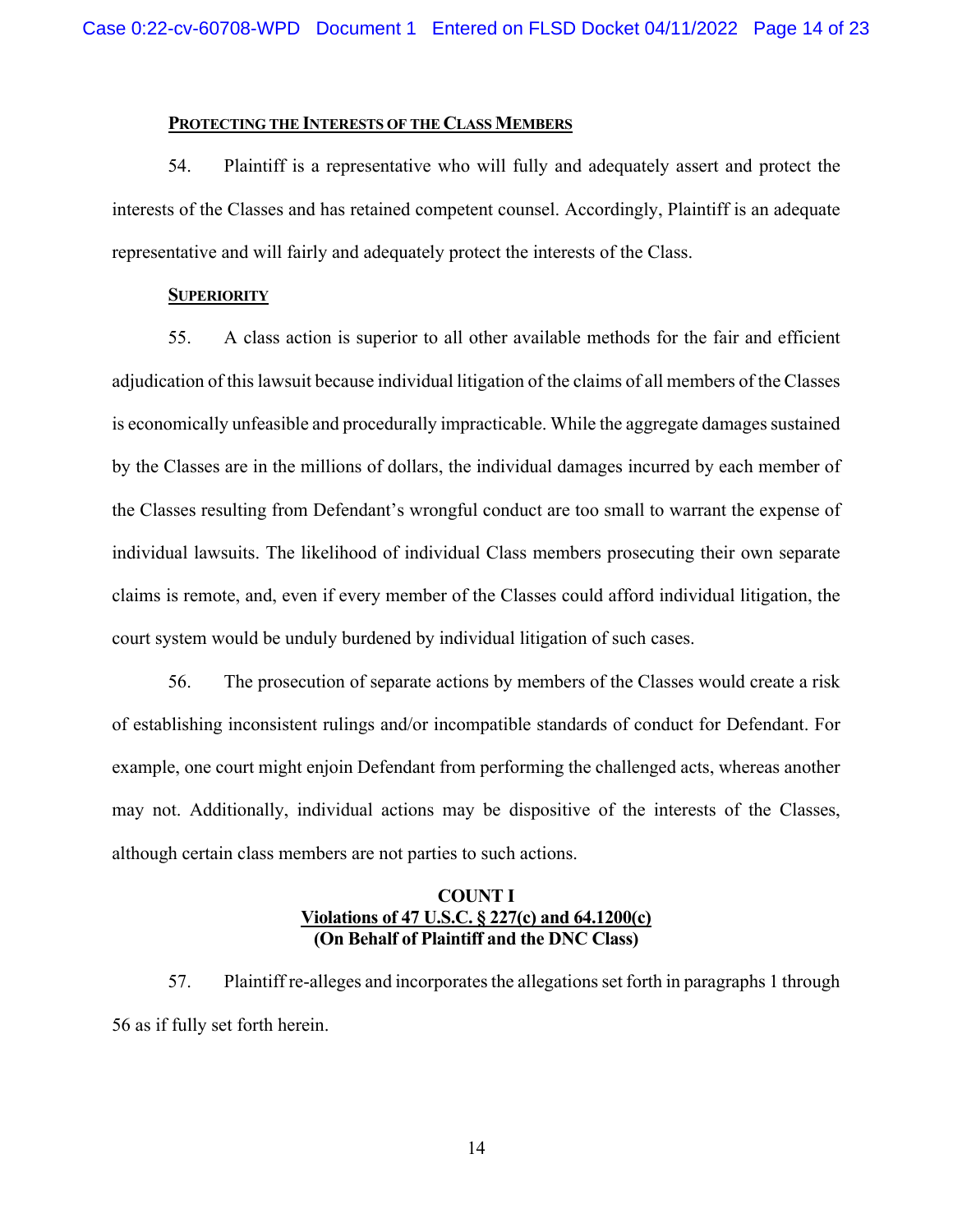58. The TCPA's implementing regulation, 47 C.F.R. § 64.1200(c), provides in pertinent part that "[n]o person or entity shall initiate any telephone solicitation" to "[a] residential telephone subscriber who has registered his or her telephone number on the national do-not-call registry of persons who do not wish to receive telephone solicitations that is maintained by the federal government."

59. Per 47 C.F.R. § 64.1200(e), § 64.1200(c) is "applicable to any person or entity making telephone solicitations or telemarketing calls to wireless telephone numbers."

60. Any "person who has received more than one telephone call within any 12-month period by or on behalf of the same entity in violation of the regulations prescribed under this subsection may" may bring a private action based on a violation of said regulations, which were promulgated to protect telephone subscribers' privacy rights to avoid receiving telephone solicitations to which they object. 47 U.S.C. § 227(c).

61. Defendant violated 47 C.F.R. § 64.1200(c) by initiating telephone solicitations to telephone subscribers such as Plaintiff and the DNC Class members who registered their respective telephone numbers on the National Do Not Call Registry, a listing of persons who do not wish to receive telephone solicitations that is maintained by the federal government.

62. Defendant violated 47 U.S.C.  $\S$  227(c)(5) because Plaintiff and DNC Class members received more than one text message in a 12-month period from Defendant in violation of 47 C.F.R. § 64.1200.

63. As a result of Defendant's conduct as alleged herein, Plaintiff and the DNC Class members suffered actual damages and, under section 47 U.S.C. § 227(c), are entitled receive up to \$500 in damages for such violations of 47 C.F.R. § 64.1200. To the extent Defendant's misconduct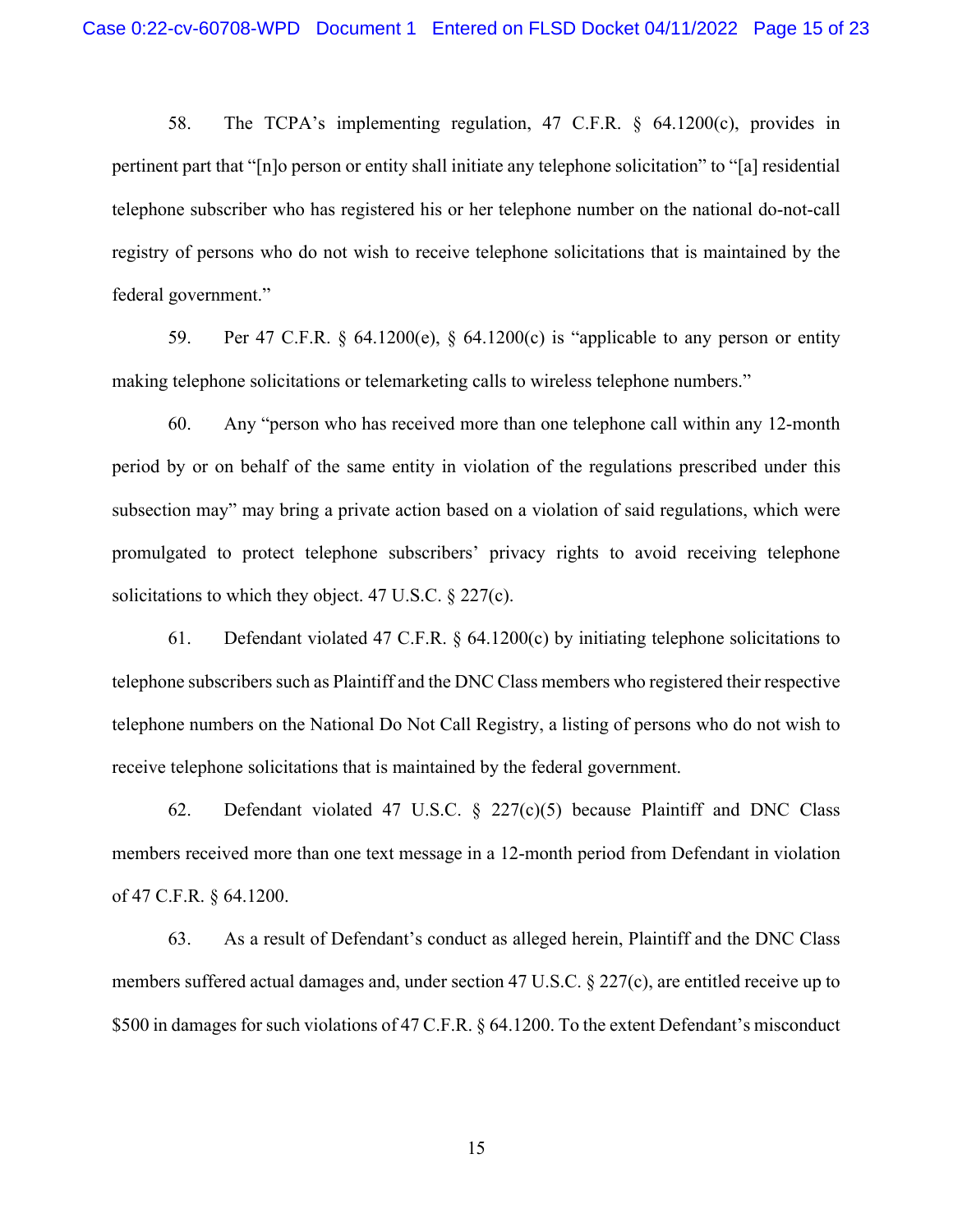is determined to be willful and knowing, the Court should, pursuant to 47 U.S.C.  $\S$  227(c)(5),

treble the amount of statutory damages recoverable by the members of the DNC Class.

# **COUNT II Violations of 47 U.S.C. § 227(c) and 47 C.F.R. § 64.1200(d) (On Behalf of Plaintiff and the IDNC Class)**

64. Plaintiff re-alleges and incorporates the allegations set forth in paragraphs 1 through

56 as if fully set forth herein.

65. In pertinent part, 47 C.F.R. § 64.1200(d) provides:

No person or entity shall initiate any call for telemarketing purposes to a residential telephone subscriber unless such person or entity has instituted procedures for maintaining a list of persons who request not to receive telemarketing calls made by or on behalf of that person or entity. The procedures instituted must meet the following minimum standards:

(1) *Written policy*. Persons or entities making calls for telemarketing purposes must have a written policy, available upon demand, for maintaining a do-not-call list.

(2) *Training of personnel engaged in telemarketing*. Personnel engaged in any aspect of telemarketing must be informed and trained in the existence and use of the do-not-call list.

(3) *Recording, disclosure of do-not-call requests.* If a person or entity making a call for telemarketing purposes (or on whose behalf such a call is made) receives a request from a residential telephone subscriber not to receive calls from that person or entity, the person or entity must record the request and place the subscriber's name, if provided, and telephone number on the do-not-call list at the time the request is made. Persons or entities making calls for telemarketing purposes (or on whose behalf such calls are made) must honor a residential subscriber's do-not-call request within a reasonable time from the date such request is made. This period may not exceed thirty days from the date of such request. If such requests are recorded or maintained by a party other than the person or entity on whose behalf the telemarketing call is made, the person or entity on whose behalf the telemarketing call is made will be liable for any failures to honor the do-not-call request. A person or entity making a call for telemarketing purposes must obtain a consumer's prior express permission to share or forward the consumer's request not to be called to a party other than the person or entity on whose behalf a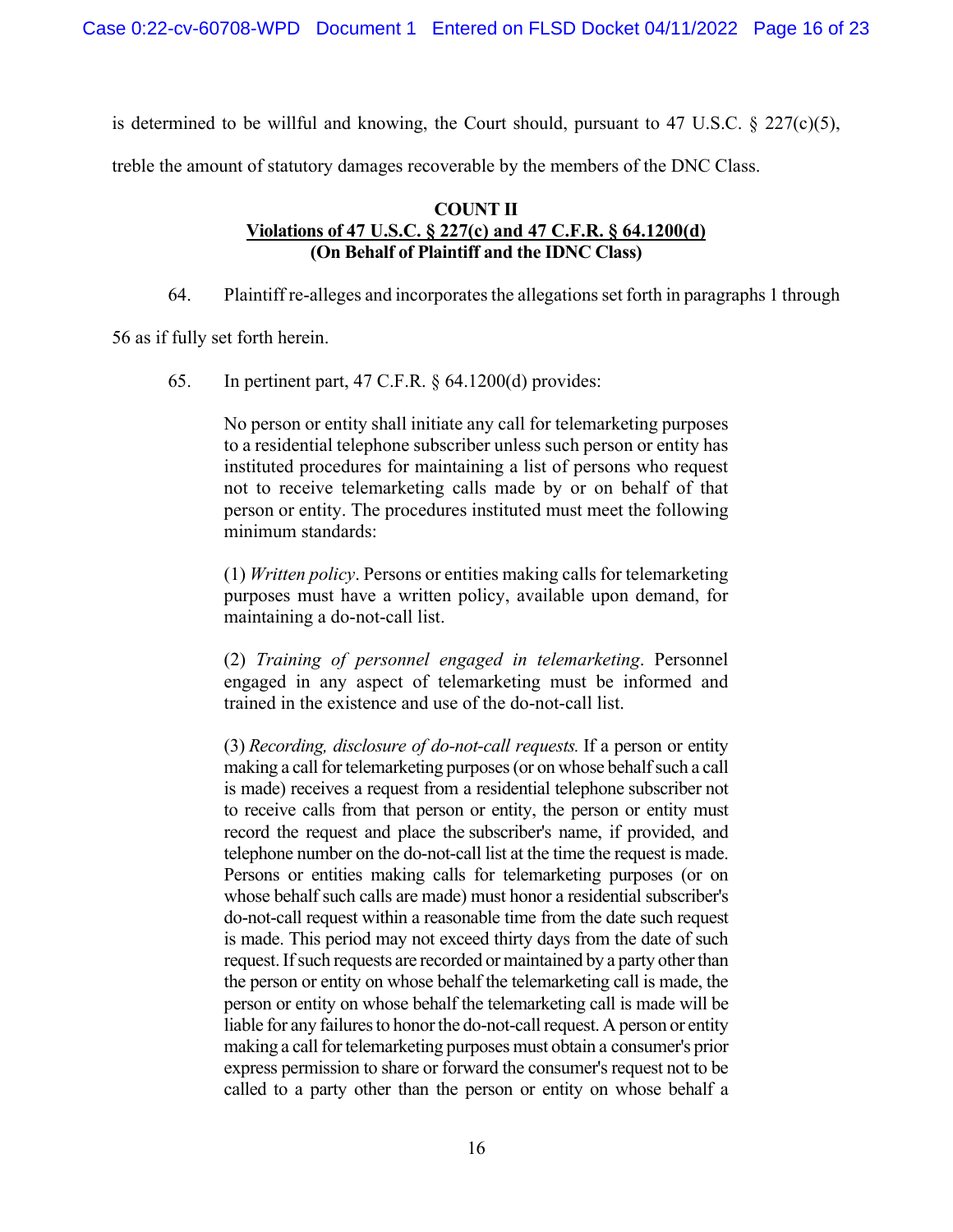telemarketing call is made or an affiliated entity.

66. Pursuant to 47 C.F.R  $\&$  64.1200(e), the rules set forth in 47 C.F.R.  $\&$  64.1200(d) are applicable to any person or entity making telephone solicitations or telemarketing calls to wireless telephone numbers.

67. Defendant violated the requirements of section 64.1200(d) by failing to (1) maintain the required written policies; (2) provide training to its personnel engaged in telemarketing; and (3) maintain a standalone do-not-call list.

68. Pursuant to section  $227(c)(5)$  of the TCPA, Plaintiff and the IDNC Class members are entitled to an award of \$500.00 in statutory damages, for each text message sent by Defendant. To the extent Defendant's misconduct is determined to be willful and knowing, the Court should, pursuant to 47 U.S.C.  $\S$  227(c)(5), treble the amount of statutory damages recoverable by the members of the IDNC Class.

69. Plaintiff requests for this Court to enter an Order granting the relief outlined in the Prayer for Relief below.

## **COUNT III Violation of Fla. Stat. § 501.059 (On Behalf of Plaintiff and the FTSA Class)**

70. Plaintiff re-alleges and incorporates the allegations set forth in paragraphs 1 through 56 as if fully set forth herein.

71. It is a violation of the FTSA to "make or knowingly allow a telephonic sales call to be made if such call involves an automated system for the selection or dialing of telephone numbers or the playing of a recorded message when a connection is completed to a number called without the prior express written consent of the called party." Fla. Stat.  $\S 501.059(8)(a)$ .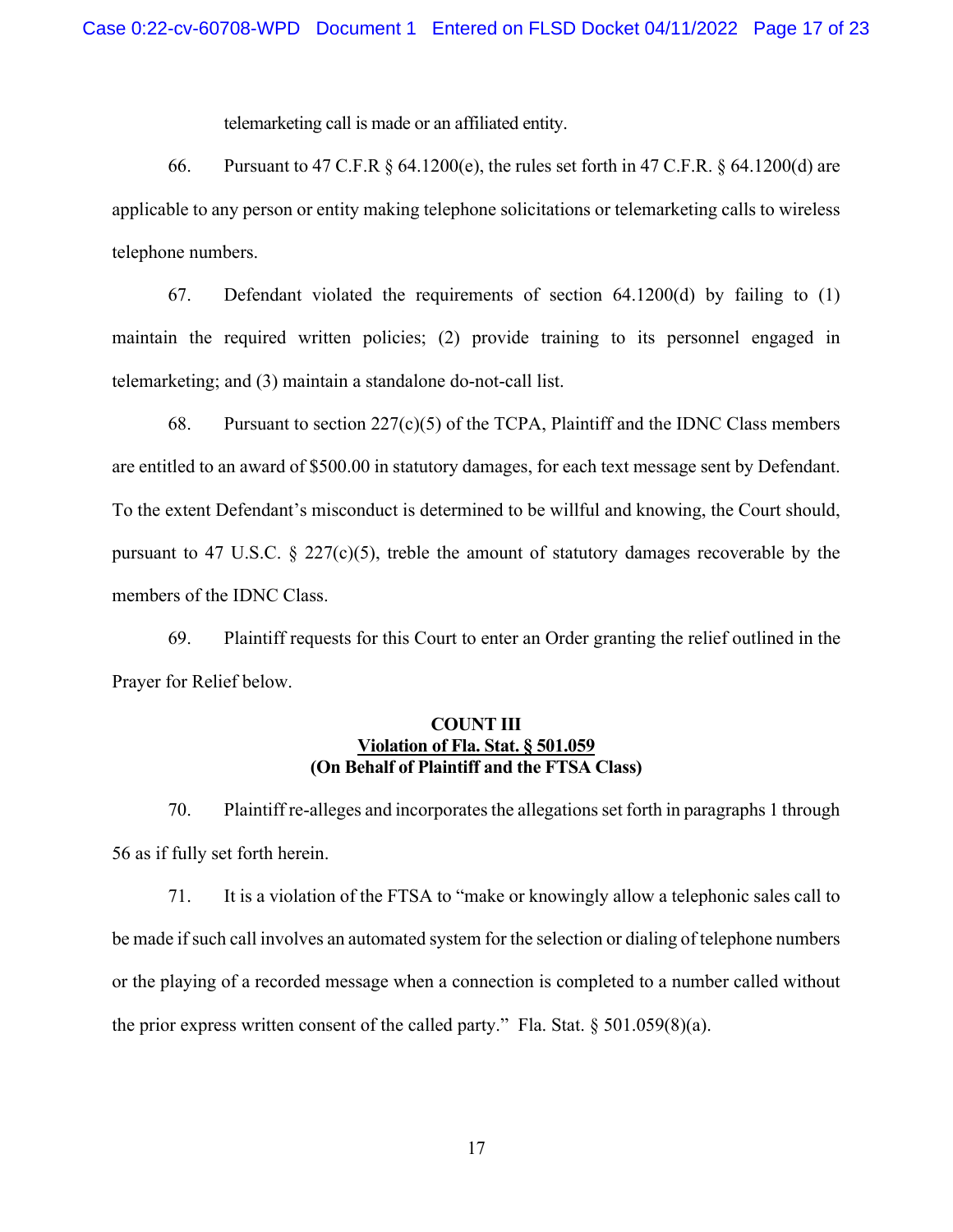72. A "telephonic sales call" is defined as a "telephone call, text message, or voicemail transmission to a consumer for the purpose of soliciting a sale of any consumer goods or services, soliciting an extension of credit for consumer goods or services, or obtaining information that will or may be used for the direct solicitation of a sale of consumer goods or services or an extension of credit for such purposes." Fla. Stat. § 501.059(1)(i).

- 73. "Prior express written consent" means an agreement in writing that:
	- 1. Bears the signature of the called party;
	- 2. Clearly authorizes the person making or allowing the placement of a telephonic sales call by telephone call, text message, or voicemail transmission to deliver or cause to be delivered to the called party a telephonic sales call using an automated system for the selection or dialing of telephone numbers, the playing of a recorded message when a connection is completed to a number called, or the transmission of a prerecorded voicemail;
	- 3. Includes the telephone number to which the signatory authorizes a telephonic sales call to be delivered; and
	- 4. Includes a clear and conspicuous disclosure informing the called party that:
		- a. By executing the agreement, the called party authorizes the person making or allowing the placement of a telephonic sales call to deliver or cause to be delivered a telephonic sales call to the called party using an automated system for the selection or dialing of telephone numbers or the playing of a recorded message when a connection is completed to a number called; and
		- b. He or she is not required to directly or indirectly sign the written agreement or to agree to enter into such an agreement as a condition of purchasing any property, goods, or services.

Fla. Stat. § 501.059(1)(g).

74. Defendant failed to secure prior express written consent from Plaintiff and the

FTSA Class members.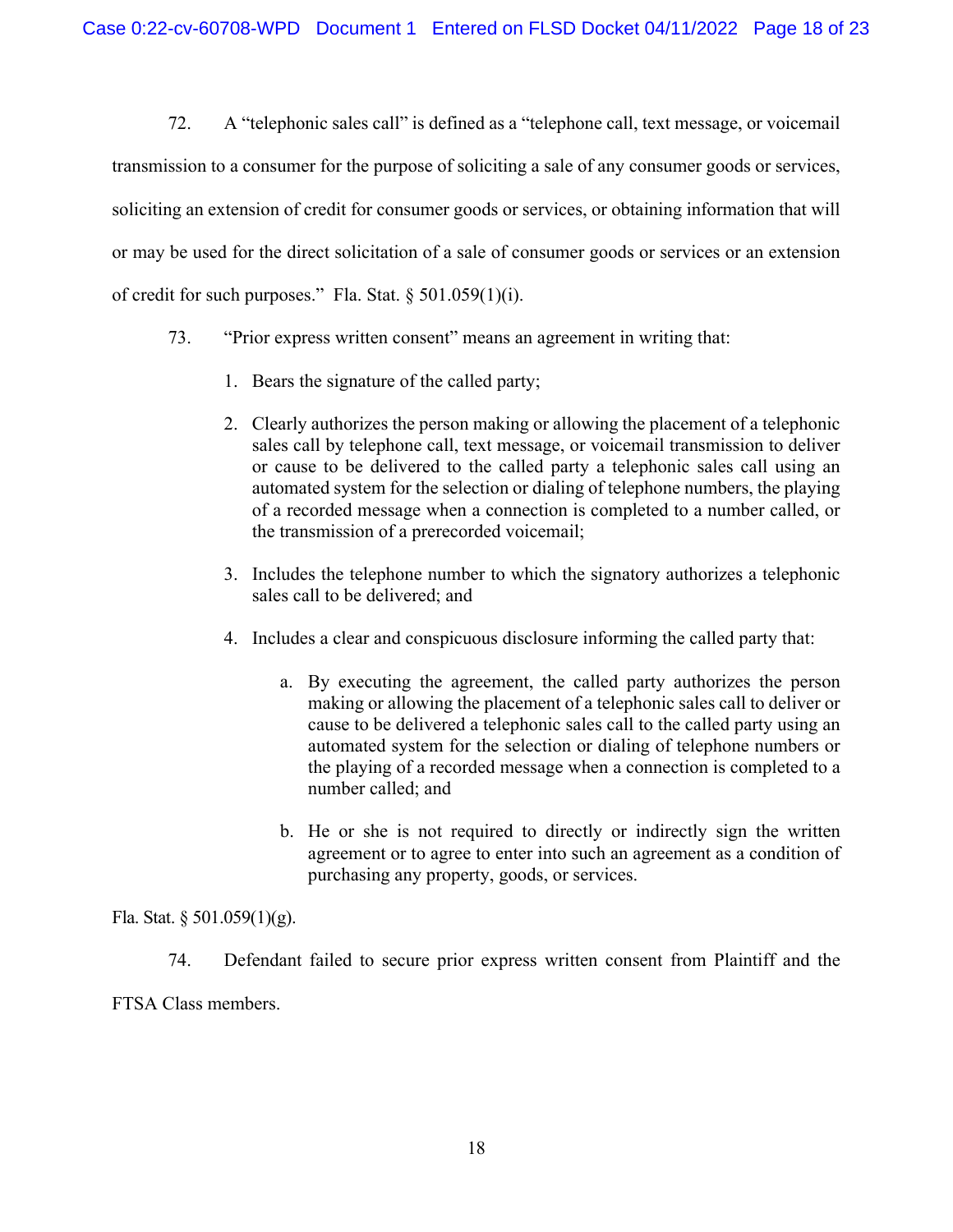75. In violation of the FTSA, Defendant made and/or knowingly allowed telephonic sales calls to be made to Plaintiff and the FTSA Class members without Plaintiff's and the FTSA Class members' prior express written consent.

76. Defendant made and/or knowingly allowed the telephonic sales calls to Plaintiff and the FTSA Class members to be made utilizing an automated system for the selection or dialing of telephone numbers.

77. As a result of Defendant's conduct, and pursuant to  $\S 501.059(10)(a)$  of the FTSA, Plaintiff and FTSA Class members were harmed and are each entitled to a minimum of \$500.00 in damages for each violation.

78. Plaintiff requests for this Court to enter an Order granting the relief outlined in the Prayer for Relief below.

# **COUNT IV Injunctive Relief Pursuant to 47 U.S.C. § 227(c) and 47 C.F.R. § 64.1200(c) (On Behalf of Plaintiff and the DNC Class)**

79. Plaintiff re-alleges and incorporates the allegations set forth in paragraphs 1 through 56 as if fully set forth herein.

80. Pursuant to section 227(c)(5)(A), Plaintiff seeks injunctive relief prohibiting Defendant's unlawful conduct in the future to protect Plaintiff and the DNC Class members from Defendant's unsolicited calls and practices.

81. Defendant's ongoing and continuing violations have caused, and in the absence of an injunction will continue to cause, harm to Plaintiff and the DNC Class members.

82. Plaintiff and the Internal Class members will suffer irreparable harm if Defendants are permitted to continue their practice of violating 47 C.F.R. § 64.1200(c).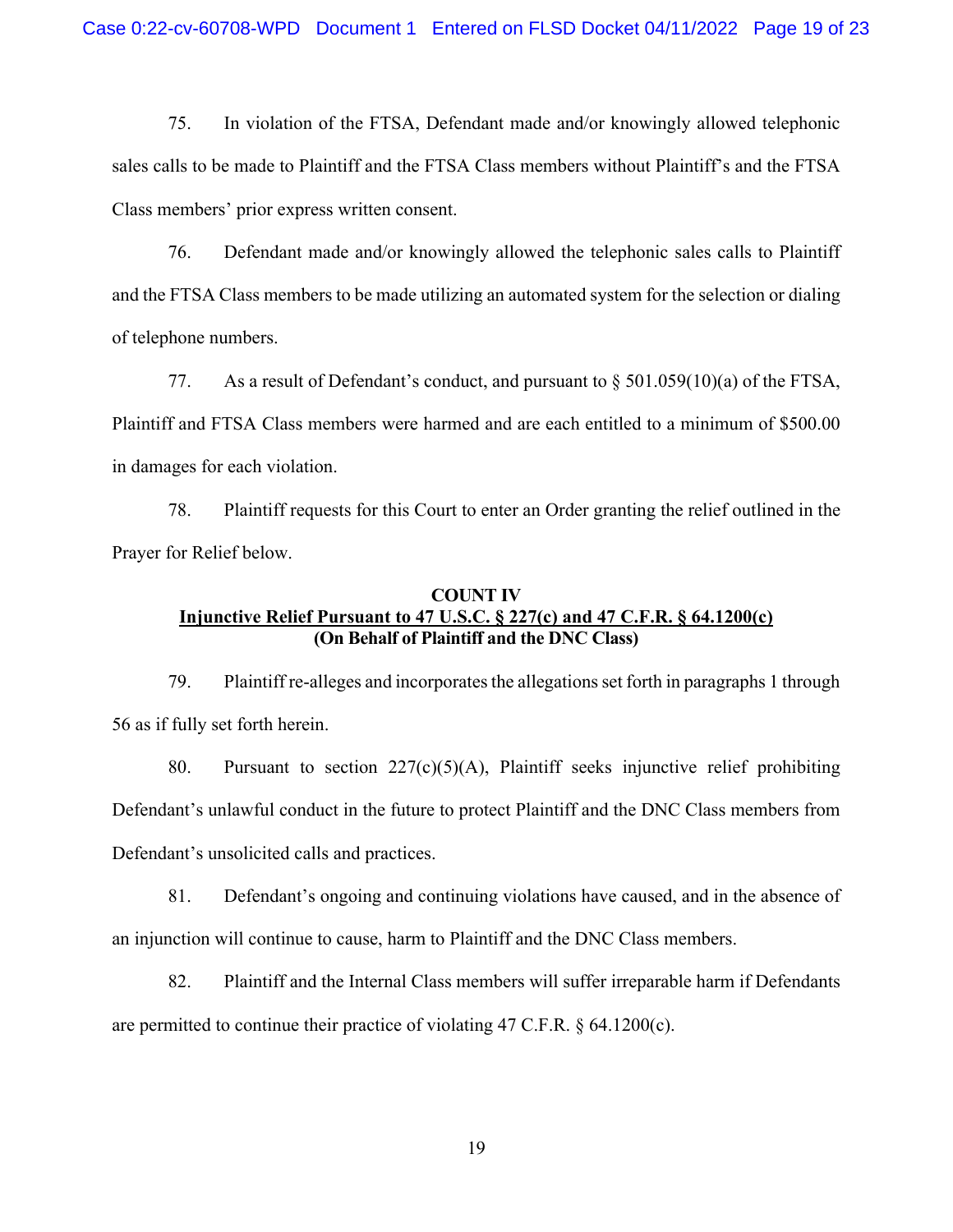83. The injuries that the Plaintiff and the DNC Class members will suffer if Defendant is not prohibited from continuing to engage in the unlawful practices described herein far outweigh the harm that Defendant will suffer if it is enjoined from continuing this conduct.

84. The public interest will be served by an injunction prohibiting Defendant from continuing to engage in the unlawful practices described herein.

85. Accordingly, Plaintiff and the DNC Class members seek an injunction requiring Defendant to regularly scrub its database of telephone numbers against the National Do-Not-Call Registry before sending any text message solicitations.

86. Plaintiff requests for this Court to enter an Order granting the relief outlined in the Prayer for Relief below.

# **COUNT V Injunctive Relief Pursuant to 47 U.S.C. § 227(c) and 47 C.F.R. § 64.1200(d) (On Behalf of Plaintiff and the IDNC Class)**

87. Plaintiff re-alleges and incorporates the allegations set forth in paragraphs 1 through 56 as if fully set forth herein.

88. Pursuant to section  $227(c)(5)(A)$ , Plaintiff seeks injunctive relief prohibiting Defendant's unlawful conduct in the future to protect Plaintiff and the IDNC Class members from Defendant's unsolicited calls and practices.

89. Defendant's ongoing and continuing violations have caused, and in the absence of an injunction will continue to cause, harm to Plaintiff and the IDNC Class members.

90. Plaintiff and the IDNC Class members suffer irreparable harm if Defendant is permitted to continue its practice of violating 47 C.F.R. § 64.1200(d).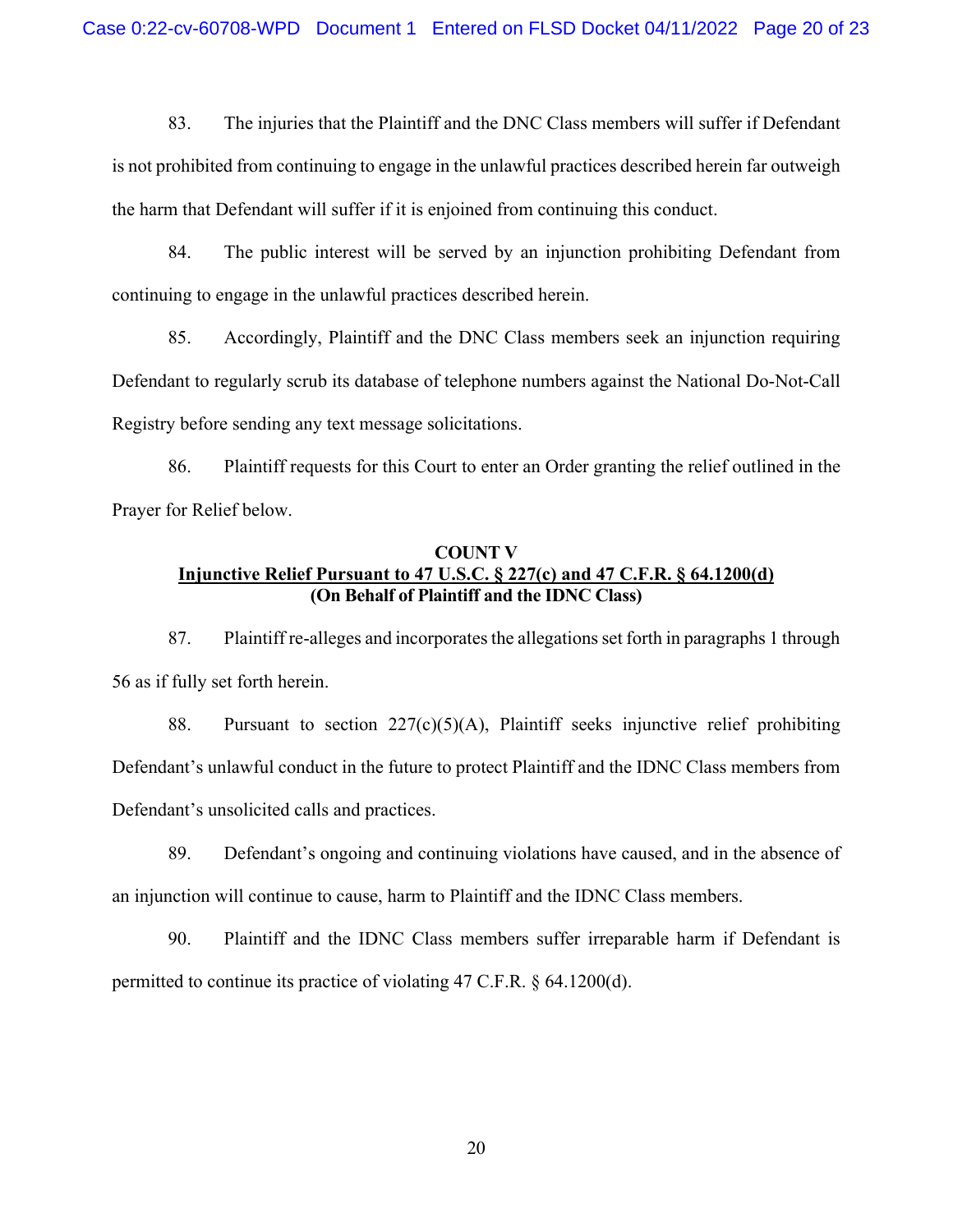91. The injuries that the Plaintiff and the IDNC Class members will suffer if Defendant is not prohibited from continuing to engage in the unlawful practices described herein far outweigh the harm that Defendant will suffer if it is enjoined from continuing this conduct.

92. The public interest will be served by an injunction prohibiting Defendant from continuing to engage in the unlawful practices described herein.

93. Accordingly, Plaintiff and the IDNC Class members seek an injunction requiring Defendant to (1) implement policies and procedures as required under the TCPA and its implementing regulations; (2) honor consumer opt-out requests; (3) to implement a standalone internal do-not-call list; and (4) train its personnel on use of the list and abide by the list.

94. Plaintiff requests for this Court to enter an Order granting the relief outlined in the Prayer for Relief below.

# **COUNT VI Injunctive Relief Pursuant to Fla. Stat. § 501.059(10)(a) (On Behalf of Plaintiff and the FTSA Class)**

95. Plaintiff re-alleges and incorporates the allegations set forth in paragraphs 1 through 56 as if fully set forth herein.

96. Pursuant to section 501.059(10)(a), Plaintiff seeks injunctive relief prohibiting Defendant's unlawful conduct in the future to protect Plaintiff and the FTSA Class members from Defendant's unsolicited calls and practices.

97. Defendant's ongoing and continuing violations have caused, and in the absence of an injunction will continue to cause, harm to Plaintiff and the FTSA Class members.

98. Plaintiff and the FTSA Class members suffer irreparable harm if Defendant is permitted to continue its practice of violating the FTSA.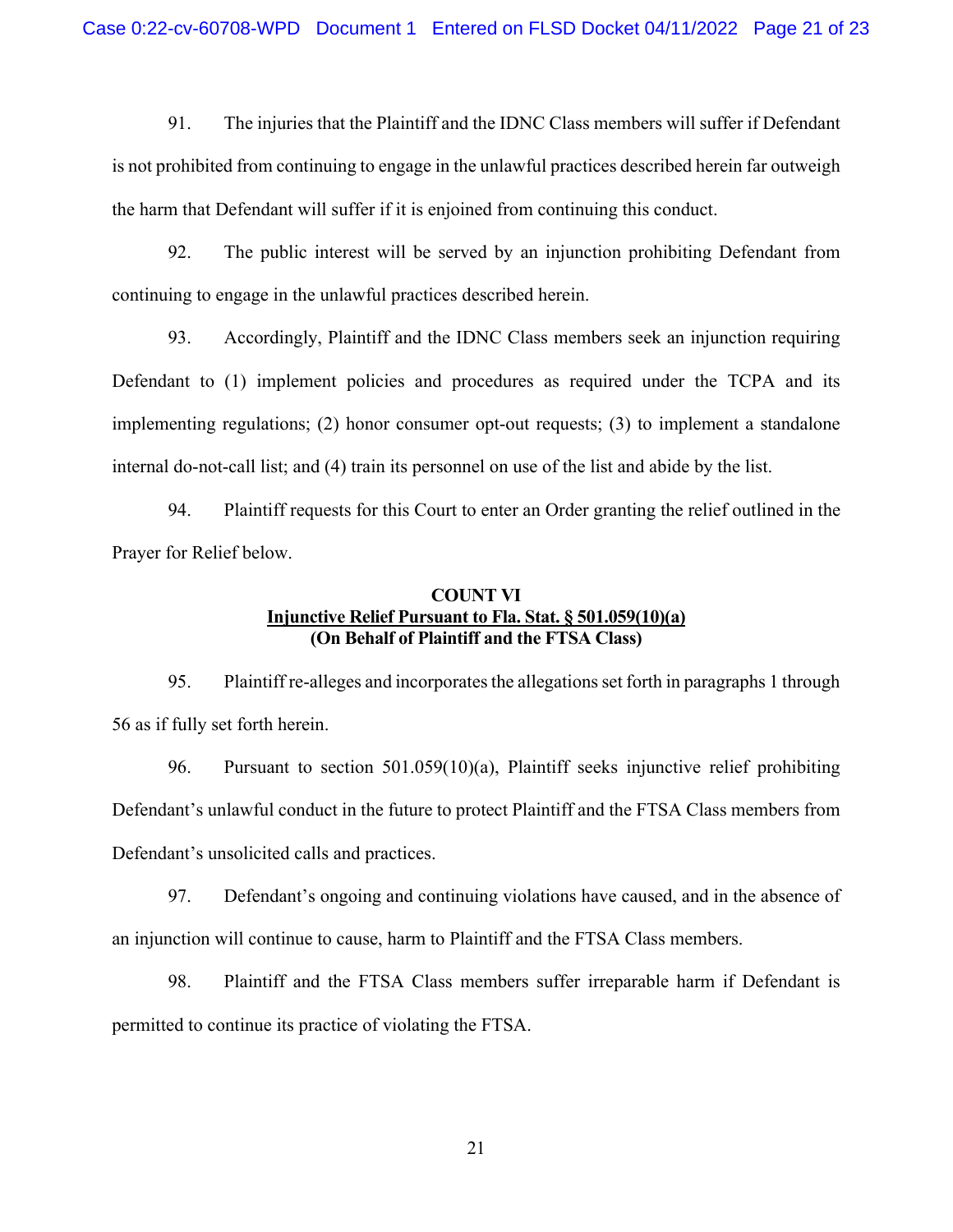99. The injuries that the Plaintiff and the FTSA Class members will suffer if Defendant is not prohibited from continuing to engage in the unlawful practices described herein far outweigh the harm that Defendant will suffer if it is enjoined from continuing this conduct.

100. The public interest will be served by an injunction prohibiting Defendant from continuing to engage in the unlawful practices described herein.

101. Accordingly, Plaintiff and the FTSA Class members seek an injunction requiring Defendant to implement policies and procedures to secure express written consent before engaging in any text message solicitations, and to follow such consent requirements.

102. Plaintiff requests for this Court to enter an Order granting the relief outlined in the Prayer for Relief below.

#### **PRAYER FOR RELIEF**

**WHEREFORE**, Plaintiff, individually and on behalf of the Classes, prays for the following relief:

- a) An order certifying this case as a class action on behalf of the Classes as defined above, and appointing Plaintiff as the representative of the Classes and Plaintiff's counsel as Class Counsel;
- b) An award of statutory damages for Plaintiff and each member of the Classes as applicable under the FTSA and/or TCPA;
- c) An order declaring that Defendant's actions, as set out above, violate the FTSA and TCPA;
- d) An injunction requiring Defendant to cease all telephonic sales calls made without express written consent, and to otherwise protect the interests of the Class;